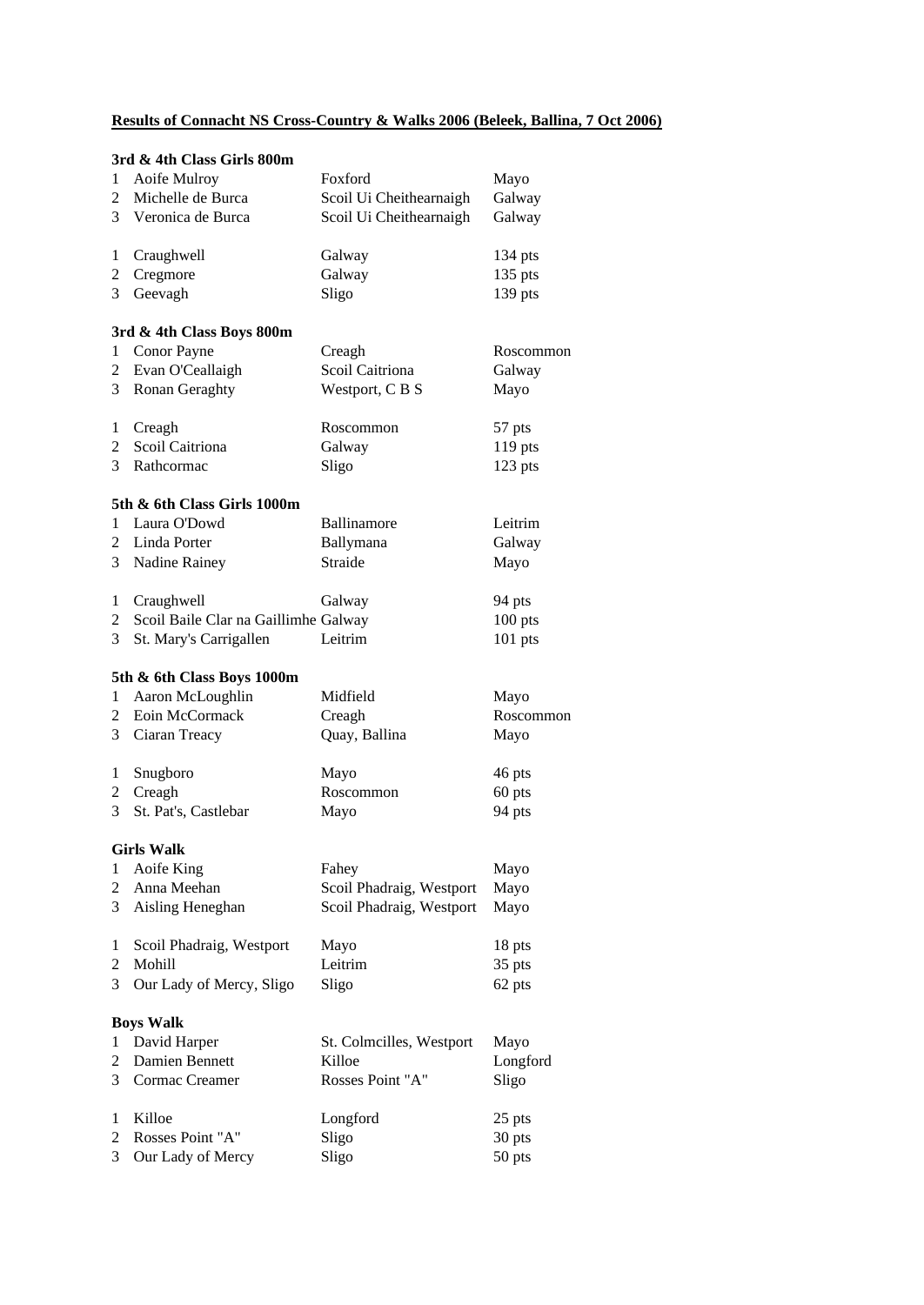#### **Connacht NS Cross-Country 3rd & 4th Class Girls 800m (Beleek, Ballina, 7 Oct 2006)**

| Pos<br>$\mathbf{1}$ | Num          | Name                                 |
|---------------------|--------------|--------------------------------------|
| $\overline{c}$      | 704<br>G449  | Aoife Mulroy<br>Michelle de Burca    |
| 3                   | G450         | Veronica de Burca                    |
| 4                   | 705          | Orla McCann                          |
| 5                   | 729          | C. O'Brien                           |
| 6                   | 708          | Aisling Forkan                       |
| 7<br>8              | R676         | C. Conway<br>M. Hurst                |
| 9                   | 730<br>716   | Eilish O'Dowd                        |
| 10                  | S652         | Claire Conlon                        |
| 11                  | 711          | Imelda Van Der We                    |
| 12                  | L646         | Shannon Rooney                       |
| 13                  | 707          | Mary McHale                          |
| 14<br>15            | 715<br>G406  | Dervla Beirne                        |
| 16                  | 713          | Sarah Molloy<br>Clodagh Murphy       |
| 17                  | 712          | Imelda McGrath                       |
| 18                  | R688         | I. Geoghan                           |
| 19                  | R677         | C. Connaughton                       |
| 20                  | M630         | Alana Murray                         |
| 21<br>22            | G415<br>M643 | Lorna Hannon<br>Tara Keenan          |
| 23                  | M635         | Amy Felle                            |
| 24                  | 706          | Sinead Moran                         |
| 25                  | S658         | Nell Kelly                           |
| 26                  | 695          | Andrea Flaherty                      |
| 27<br>28            | S654<br>699  | Niamh Mohan<br>Niamh Ni Allurain     |
| 29                  | G407         | Gabrielle Tobin                      |
| 30                  | 700          | Megan Ni Eidhinn                     |
| 31                  | 714          | Emma Guihen                          |
| 32                  | M636         | Katie Cronnelly                      |
| 33                  | G414         | Megan Glynn                          |
| 34<br>35            | G413<br>A675 | Siobhan Gavin<br>Nicole Higgins      |
| 36                  | M631         | Grainne Gavin                        |
| 37                  | 718          | Anna Dunikowska                      |
| 38                  | S659         | Denise Regan                         |
| 39                  | 696          | Sinead Treacy                        |
| 40                  | M637         | Melanie O'Malley                     |
| 41<br>42            | G409<br>697  | Tara Keady<br>Sarah Coyle            |
| 43                  | S666         | Katy Devaney                         |
| 44                  | S653         | Jessica Mattimoe                     |
| 45                  | R689         | Kelly                                |
| 46                  | M645         | Mary McDonagh                        |
| 47                  | G448         | Eimear Jinks                         |
| 48<br>49            | S660<br>G408 | Helen McDonagh<br>Meave o'Connor     |
| 50                  | 703          | Ann Marie Hughes                     |
| 51                  | M632         | <b>Aisling Cooney</b>                |
| 52                  | 717          | Carmel McGovern                      |
| 53                  | M632         | Laura Bourke                         |
| 54<br>55            | G412<br>L647 | Roisin Holland<br>Hayley Rooney      |
| 56                  | M640         | Rachel Scott                         |
| 57                  | L648         | Laura Peters                         |
| 58                  | S655         | Christine O'Reilly                   |
| 59                  | M634         | Anna Lawlor                          |
| 60                  | 702          | Katie Donoghue                       |
| 61<br>62            | R679<br>M637 | S. McManus<br>Cliodhna McCabe        |
| 63                  | G447         | Maureen Rogers                       |
| 64                  | S662         | Katie McGlynn                        |
| 65                  | R681         | N. Meehan                            |
| 66                  | S669         | Kate Healy                           |
| 67<br>68            | R680<br>M639 | S. O'Sullivan<br>Melissa Patterson   |
| 69                  | G411         | Shauna Burke                         |
| 70                  | S661         | Martha Mcloughlin                    |
| 71                  | S656         | Rebecca Phelan                       |
| 72                  | M638         | Belinda Patterson                    |
| 73                  | L649         | Niamh Shea                           |
| 74<br>75            | G452<br>G451 | Aoife de Graoin<br>Ciara de Graoin   |
| 76                  | A672         | Ellie Gordon                         |
| 77                  | R690         | Carolan                              |
| 78                  | R678         | N. Loeden                            |
| 79                  | M642         | Pamela Scott                         |
| 80<br>81            | M641<br>G410 | Aisling Higgins<br>Carina Coppinger  |
| 82                  | A674         | Cliona Reynolds                      |
| 83                  | A134         | Number A134                          |
| 84                  | S668         | Annie Mitchell                       |
| 85                  | S657         | Caithlin Emmett                      |
| 86                  | L651         | Anna Peters                          |
| 87<br>88            | S663<br>S664 | Yvonne Hedigan<br>Chloe Devaney      |
| 89                  | R691         | G. Geoghan                           |
| 90                  | R692         | Shiel                                |
| 91                  | A673         | Lisa Moran                           |
| 92                  | R693         | Greene                               |
| 93<br>94            | S665<br>M644 | Chantelle Devaney<br>Vanessa Crowley |
| 95                  | S667         | Sarah Keaney                         |
| 96                  | 724          | Melissa Gilmore                      |

| 1        |              |                                   |                                     | County             |
|----------|--------------|-----------------------------------|-------------------------------------|--------------------|
|          | 704          | Aoife Mulroy<br>Michelle de Burca | Foxford                             | Mayo               |
| 2        | G449         |                                   | Scoil Ui Cheithearnaigh             | Galway             |
| 3        | G450         | Veronica de Burca                 | Scoil Ui Cheithearnaigh             | Galway             |
| 4        | 705          | Orla McCann                       | Kinaffe                             | Mayo               |
| 5        | 729          | C. O'Brien                        | Ballybay                            | Roscommon          |
| 6        | 708          | Aisling Forkan                    | Midfield                            | Mayo               |
| 7        | R676         | C. Conway                         | Cornafulla                          | Roscommon          |
| 8        | 730          | M. Hurst                          | Creagh                              | Roscommon          |
| 9        | 716          | Eilish O'Dowd                     | Ballinamore                         | Leitrim            |
| 10       | S652         | Claire Conlon                     | Geevagh                             | Sligo              |
| 11       | 711          | Imelda Van Der Westhauzen         | Crossmolina                         | Mayo               |
| 12       | L646         | Shannon Rooney                    | Fermoyle                            | Longford           |
| 13       | 707          | Mary McHale                       | Rehins                              | Mayo               |
| 14       | 715          | Dervla Beirne                     | Hunt                                | Leitrim            |
| 15       | G406         | Sarah Molloy                      | Craughwell                          | Galway             |
| 16       | 713          | Clodagh Murphy                    | Charlestown                         | Mayo               |
| 17       | 712          | Imelda McGrath                    | Pullathomas                         | Mayo               |
| 18       | R688         | I. Geoghan                        | Strokestown                         | Roscommon          |
| 19       | R677         | C. Connaughton                    | Cornafulla                          | Roscommon          |
| 20       | M630         | Alana Murray                      | Snugboro                            | Mayo               |
| 21       | G415         | Lorna Hannon                      | Cregmore                            | Galway             |
| 22       | M643         | Tara Keenan                       | Scoil Croi Iosa, Ballina            | Mayo               |
| 23       | M635         | Amy Felle                         | St. Angela's, Castlebar             | Mayo               |
| 24       | 706          | Sinead Moran                      | Clonbur                             | Mayo               |
| 25       | S658         | Nell Kelly                        | Rathcormac                          | Sligo              |
| 26       | 695          | Andrea Flaherty                   | Scoil Chatriona                     | Galway             |
| 27       | S654         | Niamh Mohan                       | Geevagh                             | Sligo              |
| 28       | 699          | Niamh Ni Allurain                 | Gaelscoil Mhic Amhlaigh             | Galway             |
| 29       | G407         | Gabrielle Tobin                   | Craughwell                          | Galway             |
| 30       | 700          | Megan Ni Eidhinn                  | Gaelscoil Mhic Amhlaigh             | Galway             |
| 31       | 714          | Emma Guihen                       | Quay, Ballina                       | Mayo               |
| 32       | M636         | Katie Cronnelly                   | St. Angela's, Castlebar             | Mayo               |
| 33       | G414         | Megan Glynn                       | Cregmore                            | Galway             |
|          |              |                                   |                                     |                    |
| 34       | G413         | Siobhan Gavin                     | Cregmore                            | Galway             |
| 35       | A675         | Nicole Higgins                    | Mohill                              | Leitrim            |
| 36       | M631         | Grainne Gavin                     | Snugboro                            | Mayo               |
| 37       | 718          | Anna Dunikowska                   | St. Edwards                         | Sligo              |
| 38       | S659         | Denise Regan                      | Rathcormac                          | Sligo              |
| 39       | 696          | Sinead Treacy                     | Carabane                            | Galway             |
| 40       | M637         | Melanie O'Malley                  | St. Angela's, Castlebar             | Mayo               |
| 41       | G409         | Tara Keady                        | Craughwell                          | Galway             |
| 42       | 697          | Sarah Coyle                       | Claregalway                         | Galway             |
| 43       | S666         | Katy Devaney                      | Calry                               | Sligo              |
| 44       | S653         | Jessica Mattimoe                  | Geevagh                             | Sligo              |
| 45       | R689         | Kelly                             | Strokestown                         | Roscommon          |
| 46       | M645         | Mary McDonagh                     | Scoil Croi Iosa, Ballina            | Mayo               |
| 47       | G448         | <b>Eimear Jinks</b>               | Cregmore                            | Galway             |
| 48       | <b>S660</b>  | Helen McDonagh                    | Rathcormac                          | Sligo              |
| 49       | G408         | Meave o'Connor                    | Craughwell                          | Galway             |
| 50       | 703          | Ann Marie Hughes                  | S.N. Baile Clar na Gaillimhe        | Galway             |
| 51       | M632         | <b>Aisling Cooney</b>             | Snugboro                            | Mayo               |
| 52       | 717          | Carmel McGovern                   | St. Mary's, Carrigallen             | Leitrim            |
| 53       | M632         | Laura Bourke                      | Snugboro                            | Mayo               |
| 54       | G412         | Roisin Holland                    | Cregmore                            | Galway             |
| 55       | L647         | <b>Hayley Rooney</b>              | Fermoyle                            | Longford           |
| 56       | M640         | Rachel Scott                      | Scoil Croi Iosa, Ballina            | Mayo               |
| 57       | L648         | Laura Peters                      | Fermoyle                            | Longford           |
| 58       | S655         | Christine O'Reilly                | Geevagh                             | Sligo              |
| 59       | M634         | Anna Lawlor                       | Snugboro                            | Mayo               |
| 60       | 702          | Katie Donoghue                    | Kilmadeema                          | Galway             |
| 61       | R679         | S. McManus                        | Cornafulla                          | Roscommon          |
| 62       | M637         | Cliodhna McCabe                   | St. Angela's, Castlebar             | Mayo               |
| 63       | G447         | Maureen Rogers                    | Cregmore                            | Galway             |
| 64       | S662         | Katie McGlynn                     | Rathcormac                          | Sligo              |
| 65       | R681         | N. Meehan                         | Cornafulla                          | Roscommon          |
| 66       | S669         | Kate Healy                        | Calry                               | Sligo              |
| 67       | R680         | S. O'Sullivan                     | Cornafulla                          | Roscommon          |
| 68       | M639         | <b>Melissa Patterson</b>          | St. Angela's, Castlebar             | Mayo               |
| 69       | G411         | Shauna Burke                      | Craughwell                          | Galway             |
| 70       | S661         | Martha Mcloughlin                 | Rathcormac                          | Sligo              |
| 71       | S656         | Rebecca Phelan                    | Geevagh                             | Sligo              |
|          |              | <b>Belinda Patterson</b>          |                                     |                    |
| 72<br>73 | M638         | Niamh Shea                        | St. Angela's, Castlebar<br>Fermoyle | Mayo               |
| 74       | L649<br>G452 | Aoife de Graoin                   | Scoil Ui Cheithearnaigh             | Longford<br>Galway |
|          |              |                                   |                                     |                    |
| 75       | G451         | Ciara de Graoin                   | Scoil Ui Cheithearnaigh             | Galway             |
| 76       | A672         | Ellie Gordon                      | Mohill                              | Leitrim            |
| 77       | R690         | Carolan                           | Strokestown                         | Roscommon          |
| 78       | R678         | N. Loeden                         | Cornafulla                          | Roscommon          |
| 79       | M642         | Pamela Scott                      | Scoil Croi Iosa, Ballina            | Mayo               |
| 80       | M641         | <b>Aisling Higgins</b>            | Scoil Croi Iosa, Ballina            | Mayo               |
| 81       | G410         | Carina Coppinger                  | Craughwell                          | Galway             |
| 82       | A674         | Cliona Reynolds                   | Mohill                              | Leitrim            |
| 83       | A134         | Number A134                       |                                     |                    |
| 84       | S668         | Annie Mitchell                    | Calry                               | Sligo              |
| 85       | S657         | Caithlin Emmett                   | Geevagh                             | Sligo              |
| 86       | L651         | Anna Peters                       | Fermoyle                            | Longford           |
| 87       | S663         | Yvonne Hedigan                    | Rathcormac                          | Sligo              |
| 88       | S664         | Chloe Devaney                     | Calry                               | Sligo              |
| 89       | R691         | G. Geoghan                        | Strokestown                         | Roscommon          |
| 90       | R692         | Shiel                             | Strokestown                         | Roscommon          |
| 91       | A673         | Lisa Moran                        | Mohill                              | Leitrim            |
| 92       | R693         | Greene                            | Strokestown                         | Roscommon          |
| 93       | S665         | <b>Chantelle Devaney</b>          | Calry                               | Sligo              |
| 94       | M644         | Vanessa Crowley                   | Scoil Croi Iosa, Ballina            | Mayo               |
| 95       | S667         | Sarah Keaney                      | Calry                               | Sligo              |
|          |              |                                   |                                     |                    |
| 96       | 724          | Melissa Gilmore                   | Fermoyle                            | Longford           |

| Pos | <b>Num</b> | <b>Name</b>                | School                  | County    | Pos | School                   | County    | Score |
|-----|------------|----------------------------|-------------------------|-----------|-----|--------------------------|-----------|-------|
|     | 704        | Aoife Mulroy               | Foxford                 | Mavo      |     | Craughwell               | Galway    | 134   |
|     | G449       | Michelle de Burca          | Scoil Ui Cheithearnaigh | Galway    |     | Cregmore                 | Galway    | 135   |
| 3   | G450       | Veronica de Burca          | Scoil Ui Cheithearnaigh | Galway    |     | Geevagh                  | Sligo     | 139   |
| 4   | 705        | Orla McCann                | Kinaffe                 | Mayo      | 4   | Cornafulla               | Roscommon | 152   |
| 5   | 729        | C. O'Brien                 | Ballybay                | Roscommon |     | Scoil Ui Cheithearnaigh  | Galway    | 154   |
| 6   | 708        | Aisling Forkan             | Midfield                | Mavo      | 6   | St. Angela's, Castlebar  | Mayo      | 157   |
|     | R676       | C. Conway                  | Cornafulla              | Roscommon |     | Snugboro                 | Mayo      | 160   |
| 8   | 730        | M. Hurst                   | Creagh                  | Roscommon | 8   | Rathcormac               | Sligo     | 175   |
| 9   | 716        | Eilish O'Dowd              | Ballinamore             | Leitrim   | 9   | Fermovle                 | Longford  | 197   |
| 10  | S652       | Claire Conlon              | Geevagh                 | Sligo     | 10  | Scoil Croi Iosa, Ballina | Mayo      | 203   |
| 11  | 711        | Imelda Van Der Westhauzen. | Crossmolina             | Mayo      | 11  | Strokestown              | Roscommon | 229   |
| 12  | L646       | <b>Shannon Rooney</b>      | Fermovle                | Longford  |     | Mohill                   | Leitrim   | 284   |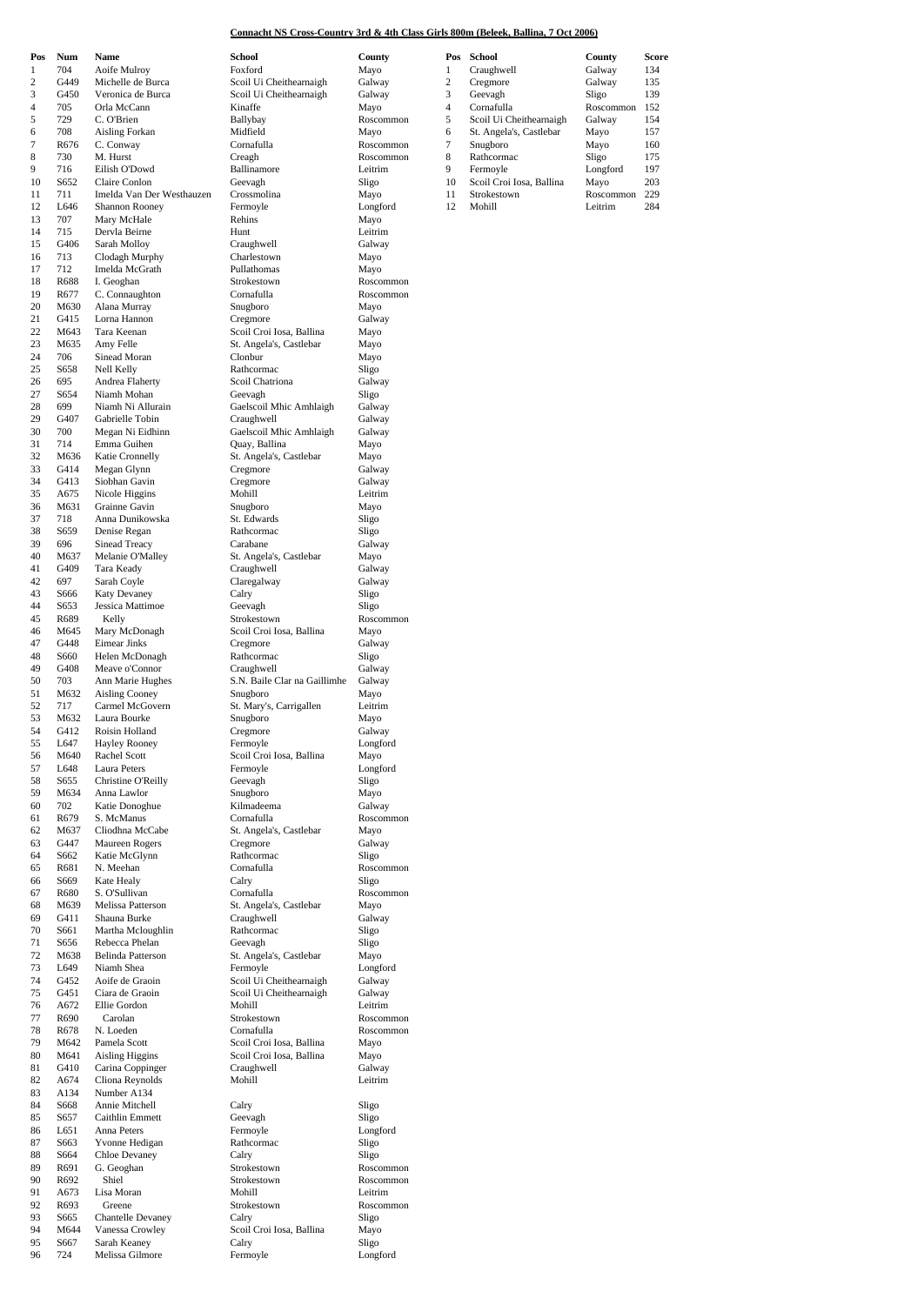### **Connacht NS Cross-Country 3rd & 4th Class Boys 800m (Beleek, Ballina, 7 Oct 2006)**

| Pos | Num  | Name                       | School                             | County    |
|-----|------|----------------------------|------------------------------------|-----------|
| 1   | R799 | Conor Payne                | Creagh                             | Roscommon |
| 2   | G751 | Evan O'Ceallaigh           | Scoil Caitriona                    | Galway    |
| 3   | 830  | Ronan Geraghty             | Westport, C B S                    | Mayo      |
| 4   | 817  | Padraic Hannon             | Carabane                           | Galway    |
| 5   | 828  | Conor Bohan                | Glencorrib                         | Mayo      |
|     |      |                            | Snugboro                           |           |
| 6   | M769 | <b>Christopher Ganley</b>  |                                    | Mayo      |
| 7   | 829  | Eric Connolly              | Quay, Ballina                      | Mayo      |
| 8   | 818  | Nicholas Sheehan           | <b>Oranmore Boys School</b>        | Galway    |
| 9   | M768 | Danny Foy                  | Snugboro                           | Mayo      |
| 10  | R800 | Ian Fletcher               | Creagh                             | Roscommon |
| 11  | G752 | Simon Lee                  | Scoil Caitriona                    | Galway    |
| 12  | S782 | Cian McBride               | Rathcormac                         | Sligo     |
| 13  | G740 | <b>Matthew Freaney</b>     | Craughwell                         | Galway    |
| 14  | 159  | Keith Beirne               | Hunt                               | Leitrim   |
| 15  | R810 | Stephen Loftus             | Ballybay                           | Roscommon |
| 16  | 831  | Cormac Blehein             | Carn                               | Mayo      |
| 17  | G746 | <b>Brion O Laoi</b>        | Gaelscoil Mhic Amhlaigh            | Galway    |
| 18  | R802 | Simon Keller               | Creagh                             | Roscommon |
|     | 822  |                            |                                    |           |
| 19  |      | Conor O'Giollain           | Gawlscoil de Hide, Oranmore Galway |           |
| 20  | L774 | Sean Costello              | Fermoyle                           | Longford  |
| 21  | R805 | <b>Brian Daly</b>          | Ballybay                           | Roscommon |
| 22  | S787 | Ciaran Stenson             | St. Patrick's, Calry               | Sligo     |
| 23  | M763 | Darragh Quinn              | Breaffy, Ballina                   | Mayo      |
| 24  | 832  | Eoin Healy                 | Belmullet                          | Mayo      |
| 25  | M765 | Dylan McKee                | Breaffy, Ballina                   | Mayo      |
| 26  | S781 | <b>William Crowe</b>       | Rathcormac                         | Sligo     |
| 27  | 175  | Colin Cotton               | Creagh                             | Roscommon |
| 28  | R801 | Donchadh Reilly            | Creagh                             | Roscommon |
| 29  | R803 | Sean Horan                 | Creagh                             | Roscommon |
| 30  | G739 | Liam Sheehan               | Craughwell                         | Galway    |
| 31  | M758 | Cian O'Gradaigh            | Foxford                            | Mayo      |
| 32  |      | <b>Brian Reape</b>         | Foxford                            |           |
|     | M759 |                            |                                    | Mayo      |
| 33  | G741 | Keelin Ryan                | Craughwell                         | Galway    |
| 34  | S785 | <b>Stephen Quighley</b>    | Rathcormac                         | Sligo     |
| 35  | M757 | Alan Burke                 | Foxford                            | Mayo      |
| 36  | R806 | John Cunninghan            | Ballybay                           | Roscommon |
| 37  | 821  | Kieran Conlon              | Claregalway                        | Galway    |
| 38  | M764 | Luke Doherty               | Breaffy, Ballina                   | Mayo      |
| 39  | 158  | Peter Naughton             | Currabaggan                        | Mayo      |
| 40  | 820  | Mark Rohan                 | Claregalway                        | Galway    |
| 41  | M766 | Alan Barrett               | Breaffy, Ballina                   | Mayo      |
| 42  | G754 | Ryan Murphy                | Scoil Caitriona                    | Galway    |
| 43  | 835  | Justin Kelly               | Kilkelly                           | Mayo      |
| 44  | S794 | Aaron O'Boyle              | Strandhill                         | Sligo     |
|     | M767 |                            |                                    |           |
| 45  |      | David Tighe                | Breaffy, Ballina                   | Mayo      |
| 46  | S789 | Oisin Harney               | St. Patrick's, Calry               | Sligo     |
| 47  | G748 | Fionn O Maoileoin          | Gaelscoil Mhic Amhlaigh            | Galway    |
| 48  | 834  | Ryan Lynch                 | Crossmolina                        | Mayo      |
| 49  | R804 | Jason Kenny                | Creagh                             | Roscommon |
| 50  | M760 | Lorcan Murray              | Foxford                            | Mayo      |
| 51  | S783 | Dara McCluskey             | Rathcormac                         | Sligo     |
| 52  | M770 | James Byrne                | Snugboro                           | Mayo      |
| 53  | S784 | Stephen Regan              | Rathcormac                         | Sligo     |
| 54  | G742 | Davy Kerse                 | Craughwell                         | Galway    |
| 55  | 824  | <b>Aidan Conneely</b>      | <b>Oranmore Boys School</b>        | Galway    |
| 56  | R808 | <b>Luke Carty</b>          | Ballybay                           | Roscommon |
| 57  | S790 | Darragh O'Brien            | St. Patrick's, Calry               | Sligo     |
|     |      |                            |                                    |           |
| 58  | S187 | Number S187                |                                    |           |
| 59  | M773 | Aaron Daly                 | Snugboro                           | Mayo      |
| 60  | S788 | Gearoid McDaid             | St. Patrick's, Calry               | Sligo     |
| 61  | S795 | <b>Shay Doherty</b>        | Strandhill                         | Sligo     |
| 62  | 826  | Gary O'Donoghue            | St. Francis, Tirellan              | Galway    |
| 63  | 165  | Kelan Kennoy               | Our Lady of Mercy                  | Leitrim   |
| 64  | G753 | Cillian Breathnach         | Scoil Caitriona                    | Galway    |
| 65  | G750 | Alan Nac Giolla Cheallaigh | Gaelscoil Mhic Amhlaigh            | Galway    |
| 66  | S796 | Shane Mccallion            | Strandhill                         | Sligo     |
| 67  | M772 | <b>Stephen Barrett</b>     | Snugboro                           | Mayo      |
| 68  | R809 | Martin Nolan               | Ballybay                           | Roscommon |
| 69  | S798 | Mickey Reddin              | Strandhill                         | Sligo     |
| 70  | S786 | Aaron McEnroy              | Rathcormac                         | Sligo     |
| 71  | 160  | Mark Dolan                 | St. Mary's Carrigallen             | Leitrim   |
| 72  | R807 | Connal O'Brien             | Ballybay                           | Roscommon |
| 73  | M761 | John Gilmore               | Foxford                            | Mayo      |
| 74  | M762 | Kieran O'Connell           | Foxford                            |           |
|     |      |                            |                                    | Mayo      |
| 75  | 176  | Sean Lohan                 | Creagh                             | Roscommon |
| 76  | 827  | Brian de Burca             | Scoil Ui Cheithearnaigh            | Galway    |
| 77  | M443 | Number M443                |                                    |           |
| 78  | L776 | Kevin Sorohan              | Fermoyle                           | Longford  |
| 79  | L775 | Shane Kenny                | Fermoyle                           | Longford  |
| 80  | 164  | Dylan MacGiolla Chailin    | Gaelscoil                          | Leitrim   |
| 81  | S792 | Number S792                |                                    | Sligo     |
| 82  | G756 | John Maloney               | Scoil Caitriona                    | Galway    |
| 83  | G747 | Sean O'Grada               | Gaelscoil Mhic Amhlaigh            | Galway    |
| 84  | S791 | Daire Byrne                | St. Patrick's, Calry               | Sligo     |
|     |      | <b>Brian Alone</b>         | Scoil Caitriona                    |           |
| 85  | G755 |                            |                                    | Galway    |
| 86  | 161  | Cormac Whelan              | St. Mary's Carrigallen             | Leitrim   |
| 87  | L778 | Sean Casey                 | Fermoyle                           | Longford  |
| 88  | S797 | Jack Keegan                | Strandhill                         | Sligo     |
| 89  | L780 | Stephen Donohue            | Fermoyle                           | Longford  |
| 90  | G744 | Michael Roache             | Craughwell                         | Galway    |

| 1        | R799        | Conor Payne                | Creagh                             | Roscon  |
|----------|-------------|----------------------------|------------------------------------|---------|
| 2        | G751        | Evan O'Ceallaigh           | Scoil Caitriona                    | Galway  |
| 3        | 830         | Ronan Geraghty             | Westport, C B S                    | Mayo    |
| 4        | 817         | Padraic Hannon             | Carabane                           | Galway  |
| 5        | 828         | Conor Bohan                | Glencorrib                         | Mayo    |
| 6        | M769        | <b>Christopher Ganley</b>  | Snugboro                           | Mayo    |
| 7        | 829         | Eric Connolly              | Quay, Ballina                      | Mayo    |
| 8        | 818         | Nicholas Sheehan           | Oranmore Boys School               | Galway  |
| 9        | M768        | Danny Foy                  | Snugboro                           | Mayo    |
| 10       | R800        | Ian Fletcher               | Creagh                             | Roscon  |
| 11       | G752        | Simon Lee                  | Scoil Caitriona                    | Galway  |
| 12       | S782        | Cian McBride               | Rathcormac                         | Sligo   |
| 13       | G740        | <b>Matthew Freaney</b>     | Craughwell                         | Galway  |
| 14       | 159         | Keith Beirne               | Hunt                               | Leitrim |
| 15       | R810        | Stephen Loftus             | Ballybay                           | Roscon  |
| 16       | 831         | Cormac Blehein             | Carn                               | Mayo    |
| 17       | G746        | <b>Brion O Laoi</b>        | Gaelscoil Mhic Amhlaigh            | Galway  |
| 18       | R802        | Simon Keller               | Creagh                             | Roscon  |
| 19       | 822         | Conor O'Giollain           | Gawlscoil de Hide, Oranmore Galway |         |
| 20       | L774        | Sean Costello              | Fermoyle                           | Longfor |
| 21       | R805        | <b>Brian Daly</b>          | Ballybay                           | Roscon  |
| 22       | S787        | Ciaran Stenson             | St. Patrick's, Calry               | Sligo   |
| 23       | M763        | Darragh Quinn              | Breaffy, Ballina                   | Mayo    |
| 24       | 832         | Eoin Healy                 | Belmullet                          | Mayo    |
| 25       | M765        | Dylan McKee                | Breaffy, Ballina                   | Mayo    |
| 26       | S781        | William Crowe              | Rathcormac                         | Sligo   |
| 27       | 175         | Colin Cotton               | Creagh                             | Roscon  |
| 28       | R801        | Donchadh Reilly            | Creagh                             | Roscon  |
| 29       | R803        | Sean Horan                 | Creagh                             | Roscom  |
| 30       | G739        | Liam Sheehan               | Craughwell                         | Galway  |
| 31       | M758        | Cian O'Gradaigh            | Foxford                            | Mayo    |
| 32       | M759        | <b>Brian Reape</b>         | Foxford                            | Mayo    |
| 33       | G741        | Keelin Ryan                | Craughwell                         | Galway  |
| 34       | S785        | <b>Stephen Quighley</b>    | Rathcormac                         | Sligo   |
| 35       | M757        | Alan Burke                 | Foxford                            | Mayo    |
| 36       | R806        | John Cunninghan            | Ballybay                           | Roscon  |
|          | 821         |                            |                                    |         |
| 37       |             | Kieran Conlon              | Claregalway                        | Galway  |
| 38       | M764        | Luke Doherty               | Breaffy, Ballina                   | Mayo    |
| 39       | 158         | Peter Naughton             | Currabaggan                        | Mayo    |
| 40       | 820         | Mark Rohan                 | Claregalway                        | Galway  |
| 41       | M766        | Alan Barrett               | Breaffy, Ballina                   | Mayo    |
| 42       | G754        | Ryan Murphy                | Scoil Caitriona                    | Galway  |
| 43       | 835         | Justin Kelly               | Kilkelly                           | Mayo    |
| 44       | S794        | Aaron O'Boyle              | Strandhill                         | Sligo   |
| 45       | M767        | David Tighe                | Breaffy, Ballina                   | Mayo    |
| 46       | S789        | Oisin Harney               | St. Patrick's, Calry               | Sligo   |
| 47       | G748        | Fionn O Maoileoin          | Gaelscoil Mhic Amhlaigh            | Galway  |
| 48       | 834         | Ryan Lynch                 | Crossmolina                        | Mayo    |
| 49       | R804        | Jason Kenny                | Creagh<br>Foxford                  | Roscon  |
| 50       | M760        | Lorcan Murray              |                                    | Mayo    |
| 51       | S783        | Dara McCluskey             | Rathcormac                         | Sligo   |
| 52       | M770        | James Byrne                | Snugboro                           | Mayo    |
| 53       | S784        | Stephen Regan              | Rathcormac                         | Sligo   |
| 54       | G742        | Davy Kerse                 | Craughwell                         | Galway  |
| 55       | 824         | <b>Aidan Conneely</b>      | Oranmore Boys School               | Galway  |
| 56       | <b>R808</b> | Luke Carty                 | Ballybay                           | Roscon  |
| 57       | S790        | Darragh O'Brien            | St. Patrick's, Calry               | Sligo   |
| 58       | S187        | Number S187                |                                    |         |
| 59       | M773        | Aaron Daly                 | Snugboro                           | Mayo    |
| 60       | S788        | Gearoid McDaid             | St. Patrick's, Calry               | Sligo   |
| 61       | S795        | <b>Shay Doherty</b>        | Strandhill                         | Sligo   |
| 62       | 826         | Gary O'Donoghue            | St. Francis, Tirellan              | Galway  |
| 63       | 165         | Kelan Kennoy               | Our Lady of Mercy                  | Leitrim |
| 64       | G753        | Cillian Breathnach         | Scoil Caitriona                    | Galway  |
| 65       | G750        | Alan Nac Giolla Cheallaigh | Gaelscoil Mhic Amhlaigh            | Galway  |
| 66       | S796        | <b>Shane Mccallion</b>     | Strandhill                         | Sligo   |
| 67       | M772        | <b>Stephen Barrett</b>     | Snugboro                           | Mayo    |
| 68       | R809        | Martin Nolan               | Ballybay                           | Roscon  |
| 69       | S798        | Mickey Reddin              | Strandhill                         | Sligo   |
| 70       | S786        | Aaron McEnroy              | Rathcormac                         | Sligo   |
| 71       | 160         | Mark Dolan                 | St. Mary's Carrigallen             | Leitrim |
| 72       | R807        | Connal O'Brien             | Ballybay                           | Roscon  |
| 73       | M761        | John Gilmore               | Foxford                            | Mayo    |
| 74       | M762        | Kieran O'Connell           | Foxford                            | Mayo    |
| 75       | 176         | Sean Lohan                 | Creagh                             | Roscom  |
| 76       | 827         | Brian de Burca             | Scoil Ui Cheithearnaigh            | Galway  |
| 77       | M443        | Number M443                |                                    |         |
| 78       | L776        | Kevin Sorohan              | Fermoyle                           | Longfor |
| 79       | L775        | Shane Kenny                | Fermoyle                           | Longfor |
| 80       | 164         | Dylan MacGiolla Chailin    | Gaelscoil                          | Leitrim |
| 81       | S792        | Number S792                |                                    | Sligo   |
| 82       | G756        | John Maloney               | Scoil Caitriona                    | Galway  |
| 83       | G747        | Sean O'Grada               | Gaelscoil Mhic Amhlaigh            | Galway  |
| 84       | S791        | Daire Byrne                | St. Patrick's, Calry               | Sligo   |
| 85       | G755        | Brian Alone                | Scoil Caitriona                    | Galway  |
| 86       | 161         | Cormac Whelan              | St. Mary's Carrigallen             | Leitrim |
| 87       | L778        |                            | Fermoyle                           |         |
| 88       | S797        | Sean Casey<br>Jack Keegan  | Strandhill                         | Longfor |
|          | L780        | Stephen Donohue            |                                    | Sligo   |
| 89<br>90 | G744        | Michael Roache             | Fermoyle                           | Longfor |
|          |             |                            | Craughwell                         | Galway  |
|          |             |                            |                                    |         |

| Pos | Num         | Name                      | School                      | County    | Pos | School                         | County    | Score |
|-----|-------------|---------------------------|-----------------------------|-----------|-----|--------------------------------|-----------|-------|
|     | R799        | Conor Payne               | Creagh                      | Roscommon |     | Creagh                         | Roscommon | 57    |
|     | G751        | Evan O'Ceallaigh          | Scoil Caitriona             | Galway    | 2   | Scoil Caitriona                | Galway    | 119   |
| 3   | 830         | Ronan Geraghty            | Westport, C B S             | Mavo      | 3   | Rathcormac                     | Sligo     | 123   |
| 4   | 817         | Padraic Hannon            | Carabane                    | Galway    | 4   | Snugboro                       | Mavo      | 126   |
| 5   | 828         | Conor Bohan               | Glencorrib                  | Mayo      | 5   | Breaffy, Ballina               | Mavo      | 127   |
| 6.  | M769        | <b>Christopher Ganley</b> | Snugboro                    | Mayo      | 6   | Ballybay                       | Roscommon | 128   |
|     | 829         | Eric Connolly             | Quay, Ballina               | Mayo      |     | Craughwell                     | Galway    | 130   |
| 8   | 818         | Nicholas Sheehan          | <b>Oranmore Boys School</b> | Galway    | 8   | Foxford                        | Mavo      | 148   |
| 9   | M768        | Danny Fov                 | Snugboro                    | Mayo      | 9   | St. Patrick's, Calry           | Sligo     | 185   |
| 10  | <b>R800</b> | Ian Fletcher              | Creagh                      | Roscommon | 10  | Gaelscoil Mhic Amhlaigh Galway |           | 212   |
| 11  | G752        | Simon Lee                 | Scoil Caitriona             | Galway    | 11  | Strandhill                     | Sligo     | 240   |
| 12  | S782        | Cian McBride              | Rathcormac                  | Sligo     | 12  | Fermoyle                       | Longford  | 264   |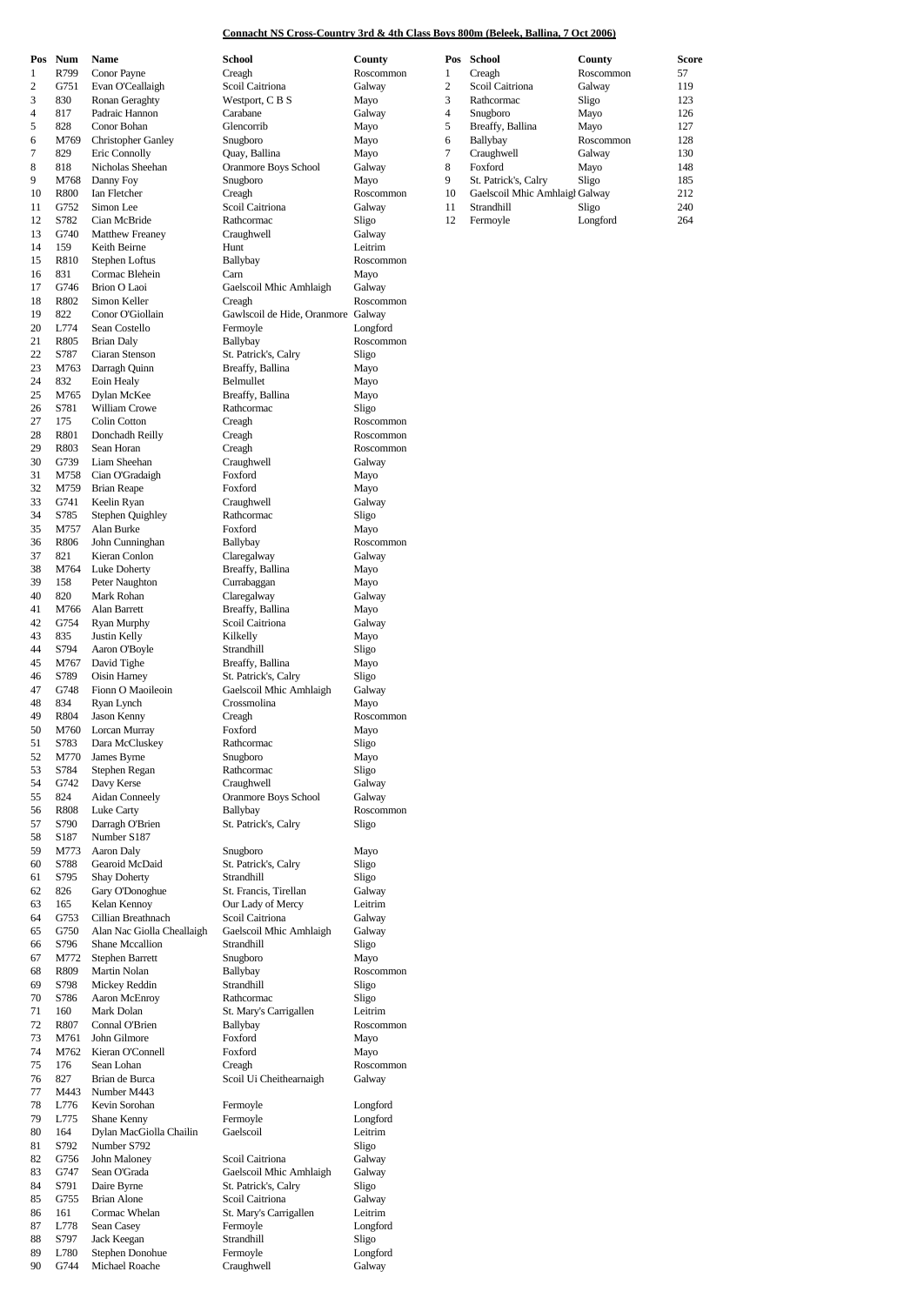### **Connacht NS Cross-Country 5th & 6th Class Girls 1000m (Beleek, Ballina, 7 Oct 2006)**

|          | Pos Num Name     |                                                 | School                                                                     | County                 |                     | Pos School                                                     | County                 | Sco        |
|----------|------------------|-------------------------------------------------|----------------------------------------------------------------------------|------------------------|---------------------|----------------------------------------------------------------|------------------------|------------|
| 1        | 416              | Laura O'Dowd                                    | Ballinamore                                                                | Leitrim                | 1                   | Craughwell                                                     | Galway                 | 94         |
| 2<br>3   | 395<br>407       | Linda Porter<br>Nadine Rainey                   | Ballymana<br>Straide                                                       | Galway<br>Mayo         | $\overline{c}$<br>3 | Scoil Baile Clar na Gaillimhe Galway<br>St. Mary's Carrigallen | Leitrim                | 100<br>101 |
| 4        | A368             | Niamh O'Malley                                  | St. Mary's Carrigallen                                                     | Leitrim                | $\overline{4}$      | St. Patrick's Westport                                         | Mayo                   | 111        |
| 5        | 396              | Marie Tuohy                                     | Newcastle                                                                  | Galway                 | 5                   | Snugboro                                                       | Mayo                   | 170        |
| 6<br>7   | 408<br>411       | Roisin Cafferty<br>Alana Naughton               | Meelick<br>Breaffy, Ballina.                                               | Mayo<br>Mayo           | 6<br>$\overline{7}$ | Cornfulla<br>Scoil Caitriona, Renmore                          | Roscommon<br>Galway    | 193<br>234 |
| 8        | A369             | Vanessa Dolan                                   | St. Mary's Carrigallen                                                     | Leitrim                | 8                   | Scoil Ursula                                                   | Sligo                  | 239        |
| 9        | 397              | Kate de Burca                                   | Scoil Un Cheithearnaigh                                                    | Galway                 | 9                   | Ballintogher                                                   | Sligo                  | 245        |
| 10<br>11 | 399<br>417       | Laura Porter<br>Saoirse Byrne                   | Ballymana<br>Calry                                                         | Galway<br>Sligo        | 10<br>11            | Taughmaconnell<br>Ballybay                                     | Roscommon<br>Roscommon | 245<br>269 |
| 12       | G183             | Orla McDaid                                     | Craughwell                                                                 | Galway                 | 12                  | Rathcormac                                                     | Sligo                  | 281        |
| 13       | G188             | Nicola Conlon                                   | Scoil Baile Clar na Gaillimh Galway                                        |                        | 13                  | Mohill                                                         | Leitrim                | 351        |
| 14       | 409              | Rosie Hynes                                     | Carrowmore                                                                 | Mayo                   |                     |                                                                |                        |            |
| 15<br>16 | G184             | Debbie Kenny<br>M340 Deena Sadik                | Craughwell<br>St. Patrick's Westport                                       | Galway<br>Mayo         |                     |                                                                |                        |            |
| 17       | 418              | Siobhan Boyle                                   | Cliffoney                                                                  | Sligo                  |                     |                                                                |                        |            |
| 18       | 398              | Anne Mai Bourne                                 | Scoil na Chroi Naofe, Balliı Galway                                        |                        |                     |                                                                |                        |            |
| 19<br>20 | G192             | A370 Grainne O'Malley<br>Georgina Healy         | St. Mary's Carrigallen<br>Scoil Baile Clar na Gaillimh Galway              | Leitrim                |                     |                                                                |                        |            |
| 21       | 420              | Aoife Mulrooney                                 | Enniscrone                                                                 | Sligo                  |                     |                                                                |                        |            |
| 22       | 413              | Niamh McLoughlin                                | Kiltimagh                                                                  | Mayo                   |                     |                                                                |                        |            |
| 23       | 410              | Grace Egan                                      | Knock                                                                      | Mayo                   |                     |                                                                |                        |            |
| 24<br>25 | M341<br>419      | Clodagh Muldowney<br>Claire Stenson             | St. Patrick's Westport<br>Ransboro                                         | Mayo<br>Sligo          |                     |                                                                |                        |            |
| 26       | 432              | M. McHugh                                       | Strokestown                                                                | Roscommon              |                     |                                                                |                        |            |
| 27       |                  | M334 Nicole Scott                               | Snugboro                                                                   | Mayo                   |                     |                                                                |                        |            |
| 28<br>29 | 412              | G182 Katie O'Donoghue<br>Deirbhle McDonnell     | Craughwell<br>Pullathomas                                                  | Galway<br>Mayo         |                     |                                                                |                        |            |
| 30       |                  | M342 Cathy McKenna                              | St. Patrick's Westport                                                     | Mayo                   |                     |                                                                |                        |            |
| 31       | 422              | Kate Caldwell                                   | Cliffoney                                                                  | Sligo                  |                     |                                                                |                        |            |
| 32       | 415              | Michelle Beirne                                 | Hunt                                                                       | Leitrim                |                     |                                                                |                        |            |
| 33<br>34 | G191<br>G190     | Aisling Newell<br>Sinead harte                  | Scoil Baile Clar na Gaillimh Galway<br>Scoil Baile Clar na Gaillimh Galway |                        |                     |                                                                |                        |            |
| 35       | 406              | Sinead Moran                                    | Cregmore                                                                   | Galway                 |                     |                                                                |                        |            |
| 36       |                  | M336 Jade Connor                                | Snugboro                                                                   | Mayo                   |                     |                                                                |                        |            |
| 37<br>38 | R377<br>R383     | Katie Kelly<br>Reb. Naughton                    | Taughmaconnell<br>Cornfulla                                                | Roscommon<br>Roscommon |                     |                                                                |                        |            |
| 39       | G187             | Caoimhe Quill                                   | Craughwell                                                                 | Galway                 |                     |                                                                |                        |            |
| 40       | R384             | A. Golden                                       | Cornfulla                                                                  | Roscommon              |                     |                                                                |                        |            |
| 41       |                  | M343 Shauna Baynes                              | St. Patrick's Westport                                                     | Mayo                   |                     |                                                                |                        |            |
| 42<br>43 | S364<br>G193     | Nicola McGoldrick<br>Shauna Martin              | Ballintogher<br>Scoil Caitriona, Renmore                                   | Sligo<br>Galway        |                     |                                                                |                        |            |
| 44       | R378             | Ciara O'Murchada Flynn                          | Taughmaconnell                                                             | Roscommon              |                     |                                                                |                        |            |
| 45       | 405              | Rachel Callanan                                 | Kilnadeerna, Loughrea                                                      | Galway                 |                     |                                                                |                        |            |
| 46<br>47 | R389<br>423      | Dearbhail No Cathain<br>Hayley No Giolla Cailin | Ballybay<br>Gaelscoil                                                      | Roscommon<br>Sligo     |                     |                                                                |                        |            |
| 48       | G185             | Sinead Gaffney                                  | Craughwell                                                                 | Galway                 |                     |                                                                |                        |            |
| 49       | M335             | Grace O'Sullivan                                | Snugboro                                                                   | Mayo                   |                     |                                                                |                        |            |
| 50<br>51 | G186<br>S352     | Maria McNamara<br>Aoife Connolly                | Craughwell                                                                 | Galway                 |                     |                                                                |                        |            |
| 52       | G195             | Irina Golovka                                   | Scoil Ursula<br>Scoil Caitriona, Renmore                                   | Sligo<br>Galway        |                     |                                                                |                        |            |
| 53       | S354             | Orla Mulvihill                                  | Scoil Ursula                                                               | Sligo                  |                     |                                                                |                        |            |
| 54       | S <sub>360</sub> | Elan McCarthy                                   | Rathcormac                                                                 | Sligo                  |                     |                                                                |                        |            |
| 55<br>56 | G194<br>R387     | Olivia Barry<br>C. Shine                        | Scoil Caitriona, Renmore<br>Cornfulla                                      | Galway<br>Roscommon    |                     |                                                                |                        |            |
| 57       | S353             | Sadhb Brennan                                   | Scoil Ursula                                                               | Sligo                  |                     |                                                                |                        |            |
| 58       |                  | M337 Nicolina Moylette                          | Snugboro                                                                   | Mayo                   |                     |                                                                |                        |            |
| 59<br>60 | R386<br>S358     | N. R. Coyle<br>Cliodhna McGowan                 | Cornfulla<br>Rathcormac                                                    | Roscommon<br>Sligo     |                     |                                                                |                        |            |
| 61       |                  | M338 Sarah Prendergast                          | Snugboro                                                                   | Mayo                   |                     |                                                                |                        |            |
| 62       |                  | M344 Stephaine Heneghan                         | St. Patrick's Westport                                                     | Mayo                   |                     |                                                                |                        |            |
| 63       | 438              | McAulliffe                                      | Strokestown                                                                | Roscommon              |                     |                                                                |                        |            |
| 64<br>65 | S367             | Grainne O'Loughlin<br>M345 Anna Meehan          | Ballintogher<br>St. Patrick's Westport                                     | Sligo<br>Mayo          |                     |                                                                |                        |            |
| 66       | A373             | Sinead Moran                                    | Mohill                                                                     | Leitrim                |                     |                                                                |                        |            |
| 67       | R385             | K. Rock                                         | Cornfulla                                                                  | Roscommon              |                     |                                                                |                        |            |
| 68<br>69 | S366<br>R390     | Ciobhna Hennessy<br>Ellen O'Rourke              | Ballintogher<br>Ballybay                                                   | Sligo<br>Roscommon     |                     |                                                                |                        |            |
| 70       | A371             | Kelly O'Rourke                                  | St. Mary's Carrigallen                                                     | Leitrim                |                     |                                                                |                        |            |
| 71       | S365             | Lauren Boles                                    | Ballintogher                                                               | Sligo                  |                     |                                                                |                        |            |
| 72       | R391<br>439      | Sionnan O'Reilly Collins                        | Ballybay                                                                   | Roscommon<br>Roscommon |                     |                                                                |                        |            |
| 73<br>74 | 426              | Callaghan<br>Ciara Keogh                        | Strokestown<br>Killoe                                                      | Longford               |                     |                                                                |                        |            |
| 75       | 436              | E. Fannon                                       | Roxboro                                                                    | Roscommon              |                     |                                                                |                        |            |
| 76       | 414              | Hannah Cronin                                   | Culleens                                                                   | Mayo                   |                     |                                                                |                        |            |
| 77<br>78 | S361<br>S357     | Anna Delargey<br>Melissa Gillen                 | Rathcormac<br>Scoil Ursula                                                 | Sligo<br>Sligo         |                     |                                                                |                        |            |
| 79       | R379             | D. Egan                                         | Taughmaconnell                                                             | Roscommon              |                     |                                                                |                        |            |
| 80       |                  | M350 Meghan Nolan                               | Quay, Ballina                                                              | Mayo                   |                     |                                                                |                        |            |
| 81       |                  | M351 Cliona Kelly                               | Quay, Ballina                                                              | Mayo                   |                     |                                                                |                        |            |
| 82<br>83 | R394<br>R392     | Roisin Lawlor<br>Catherine galvin               | Ballybay<br>Ballybay                                                       | Roscommon<br>Roscommon |                     |                                                                |                        |            |
| 84       | G196             | Evagh Kelly                                     | Scoil Caitriona, Renmore                                                   | Galway                 |                     |                                                                |                        |            |
| 85       |                  | R382 D. Kenny                                   | Taughmaconnell                                                             | Roscommon              |                     |                                                                |                        |            |
| 86<br>87 | R381<br>R380     | E. Keogh<br>C. Bruce                            | Taughmaconnell<br>Taughmaconnell                                           | Roscommon<br>Roscommon |                     |                                                                |                        |            |
| 88       | G197             | Ali Cusack                                      | Scoil Caitriona, Renmore                                                   | Galway                 |                     |                                                                |                        |            |
| 89       | G198             | Orla Cusack                                     | Scoil Caitriona, Renmore                                                   | Galway                 |                     |                                                                |                        |            |
| 90       | S359             | Meadhb Kirby                                    | Rathcormac                                                                 | Sligo                  |                     |                                                                |                        |            |
| 91<br>92 | M339<br>S362     | Anna Tuohy<br>Maria Devaney                     | Snugboro<br>Rathcormac                                                     | Mayo<br>Sligo          |                     |                                                                |                        |            |
| 93       | A372             | Niamh Reilly                                    | Mohill                                                                     | Leitrim                |                     |                                                                |                        |            |
| 94       |                  | M349 Danielle Dever                             | Quay, Ballina                                                              | Mayo                   |                     |                                                                |                        |            |
| 95<br>96 | A375<br>S355     | Aileen Flynn<br>Niamh Rushe                     | Mohill<br>Scoil Ursula                                                     | Leitrim<br>Sligo       |                     |                                                                |                        |            |
| 97       | A376             | Mandy McLoughlin                                | Mohill                                                                     | Leitrim                |                     |                                                                |                        |            |
| 99       | 425              | Kate Gilligan                                   | Calry                                                                      | Sligo                  |                     |                                                                |                        |            |
|          | 100 S356         | Kelly Lee Lynch                                 | Scoil Ursula                                                               | Sligo                  |                     |                                                                |                        |            |
|          | 101 S363         | Garielle Gallagher                              | Rathcormac                                                                 | Sligo                  |                     |                                                                |                        |            |

| Pos            | <b>School</b>                 | County    | Score |
|----------------|-------------------------------|-----------|-------|
| 1              | Craughwell                    | Galway    | 94    |
| $\overline{c}$ | Scoil Baile Clar na Gaillimhe | Galway    | 100   |
| 3              | St. Mary's Carrigallen        | Leitrim   | 101   |
| $\overline{4}$ | St. Patrick's Westport        | Mayo      | 111   |
| 5              | Snugboro                      | Mayo      | 170   |
| 6              | Cornfulla                     | Roscommon | 193   |
| 7              | Scoil Caitriona, Renmore      | Galway    | 234   |
| 8              | Scoil Ursula                  | Sligo     | 239   |
| 9              | Ballintogher                  | Sligo     | 245   |
| 10             | Taughmaconnell                | Roscommon | 245   |
| 11             | Ballybay                      | Roscommon | 269   |
| 12             | Rathcormac                    | Sligo     | 281   |
| 13             | Mohill                        | Leitrim   | 351   |
|                |                               |           |       |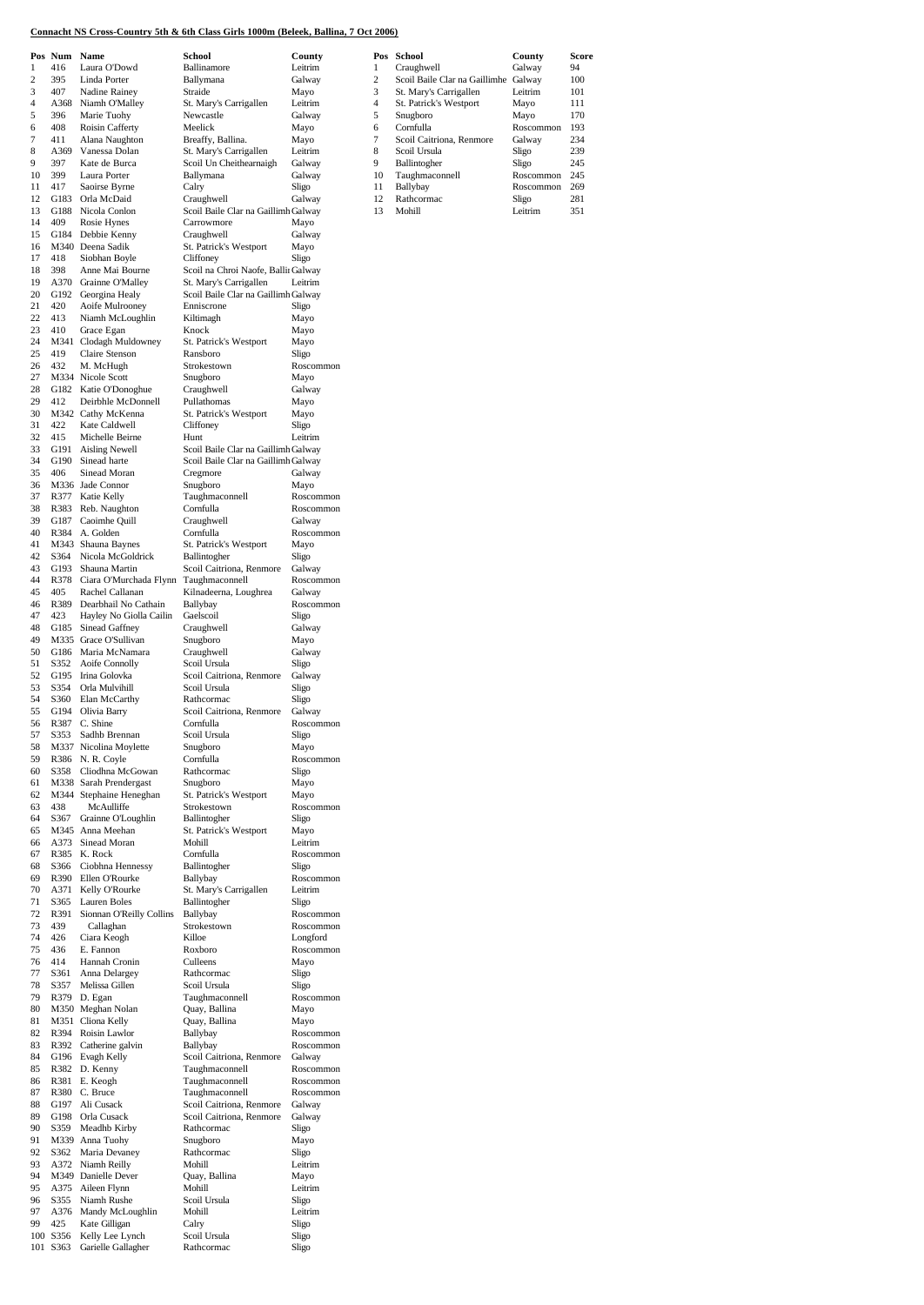### **Connacht NS Cross-Country 5th & 6th Class Boys 1000m (Beleek, Ballina, 7 Oct 2006)**

A78 Keelan Murphy Mohill Leitrim

|                  | Pos Num Name   |                          | <b>School</b>                        | County    | Pos          | School                  | County    | Score |
|------------------|----------------|--------------------------|--------------------------------------|-----------|--------------|-------------------------|-----------|-------|
| 1                | 108            | Aarron McLoughlin        | Midfield                             | Mayo      | 1            | Snugboro                | Mayo      | 46    |
| $\boldsymbol{2}$ | R79            | Eoin McCormack           | Creagh                               | Roscommon | $\mathbf{2}$ | Creagh                  | Roscommon | 60    |
| 3                | M31            | Ciaran Treacy            | Quay, Ballina                        | Mayo      | 3            | St. Pat's, Castlebar    | Mayo      | 94    |
| 4                | 109            | Alan Morris              | Mountpleasent                        | Mayo      | 4            | Gaelscoil Mhic Amhlaigh | Galway    | 116   |
|                  |                |                          |                                      |           |              |                         |           |       |
| 5                | M19            | Michael Conway           | Snugboro                             | Mayo      | 5            | Craughwell              | Galway    | 127   |
| 6                | R80            | Ronan Daly               | Creagh                               | Roscommon | 6            | Quay, Ballina           | Mayo      | 136   |
| 7                | 111            | <b>Hugh Armstrong</b>    | Currabaggan                          | Mayo      | 7            | St. Paul's              | Roscommon | 146   |
| 8                | 97             | Eoghan Stenson           | Oranmore Boys N.S                    | Galway    | 8            | Geevagh                 | Sligo     | 185   |
| 9                | M20            | Keith Egan               | Snugboro                             | Mayo      | 9            | Grange                  | Sligo     | 242   |
|                  |                |                          |                                      |           |              |                         |           |       |
| 10               | 100            | Patrick Hannon           | Cregmore                             | Galway    | 10           | Strandhill              | Sligo     | 244   |
| 11               | M25            | Niall Fahey              | St. Pat's, Castlebar                 | Mayo      | 11           | Mohill                  | Leitrim   | 305   |
| 12               | G13            | Shane Fahey              | St. Pat's, Lombard St                | Galway    | 12           | St. Mary's Carrigallen  | Leitrim   | 307   |
| 13               | S50            | Joseph Kilcullen         | Geevagh                              | Sligo     | 13           | Killoe "A"              | Longford  | 317   |
| 14               | M21            | Colum Nevin              | Snugboro                             | Mayo      |              |                         |           |       |
| 15               | M32            |                          |                                      |           |              |                         |           |       |
|                  |                | Michael Murray           | Quay, Ballina                        | Mayo      |              |                         |           |       |
| 16               | 101            | Matthew Duffy            | Scoil Chaitriona, Renmore            | Galway    |              |                         |           |       |
| 17               | 105            | Luke Cheeseman           | St. Francis, Tirellan                | Galway    |              |                         |           |       |
| 18               | M22            | Johnathan Walsh          | Snugboro                             | Mayo      |              |                         |           |       |
| 19               | G9             | Ben O'Murchu             | Gaelscoil Mhic Amhlaigh              | Galway    |              |                         |           |       |
| 20               | G1             | <b>Jack Raftery</b>      | Craughwell                           | Galway    |              |                         |           |       |
|                  |                |                          |                                      |           |              |                         |           |       |
| 21               | <b>R81</b>     | Padraic McHugh           | Creagh                               | Roscommon |              |                         |           |       |
| 22               | R91            | Foster                   | St. Paul's                           | Roscommon |              |                         |           |       |
| 23               | 123            | S. Killoran              | Abbeycarton                          | Roscommon |              |                         |           |       |
| 24               | G10            | Jordan O' Laoi           | Gaelscoil Mhic Amhlaigh              | Galway    |              |                         |           |       |
| 25               | R92            | Connaughton              | St. Paul's                           | Roscommon |              |                         |           |       |
|                  |                |                          |                                      |           |              |                         |           |       |
| 26               | M26            | Jake Gannon              | St. Pat's, Castlebar                 | Mayo      |              |                         |           |       |
| 27               | M27            | Adam Murphy              | St. Pat's, Castlebar                 | Mayo      |              |                         |           |       |
| 28               | 113            | James Murphy             | Ballinrobe                           | Mayo      |              |                         |           |       |
| 29               | G <sub>2</sub> | Paul Joyce               | Craughwell                           | Galway    |              |                         |           |       |
| 30               | M28            | Alan Flynn               | St. Pat's, Castlebar                 | Mayo      |              |                         |           |       |
| 31               |                |                          |                                      | Roscommon |              |                         |           |       |
|                  | R82            | Patrick Connolly         | Creagh                               |           |              |                         |           |       |
| 32               | 114            | P\atrick Pilkington      | Carn. N.S                            | Sligo     |              |                         |           |       |
| 33               | G7             | Caolan O Maolieoin       | Gaelscoil Mhic Amhlaigh              | Galway    |              |                         |           |       |
| 34               | 104            | Evan Maguire             | S. N. Baile Clar na Gaillimhe Galway |           |              |                         |           |       |
| 35               | M29            | Femi Falana              | St. Pat's, Castlebar                 | Mayo      |              |                         |           |       |
| 36               | G <sub>3</sub> | Conor Lally              | Craughwell                           | Galway    |              |                         |           |       |
|                  |                |                          |                                      |           |              |                         |           |       |
| 37               | M23            | Ronan Byrne              | Snugboro                             | Mayo      |              |                         |           |       |
| 38               | 115            | Stephen Kerins           | Carraroe                             | Sligo     |              |                         |           |       |
| 39               | G15            | James Hurley             | St. Pat's, Lombard St                | Galway    |              |                         |           |       |
| 40               | G11            | Stiofan O'dubhlaoich     | Gaelscoil Mhic Amhlaigh              | Galway    |              |                         |           |       |
| 41               | 106            | Rory Gunning             | Cregmore                             | Galway    |              |                         |           |       |
| 42               | G4             |                          |                                      |           |              |                         |           |       |
|                  |                | Patrick Prendergast      | Craughwell                           | Galway    |              |                         |           |       |
| 43               | R83            | <b>Brian Shaughnessy</b> | Creagh                               | Roscommon |              |                         |           |       |
| 44               | 124            | S. Pettit                | Cornafulla                           | Roscommon |              |                         |           |       |
| 45               | A73            | Alan McLoughlin          | Mohill                               | Leitrim   |              |                         |           |       |
| 46               | R93            | Neary                    | St. Paul's                           | Roscommon |              |                         |           |       |
| 47               | G8             | Gareth O'Loinsigh        | Gaelscoil Mhic Amhlaigh              | Galway    |              |                         |           |       |
|                  |                |                          |                                      |           |              |                         |           |       |
| 48               | S57            | Martin Gillen            | Strandhill                           | Sligo     |              |                         |           |       |
| 49               | S58            | Mark Comerford           | Strandhill                           | Sligo     |              |                         |           |       |
| 50               | S62            | Kieran Elliot            | Grange                               | Sligo     |              |                         |           |       |
| 51               | L37            | Liam Hughes              | Killoe "A"                           | Longford  |              |                         |           |       |
| 52               | S51            | Aaron Corcoran           | Geevagh                              | Sligo     |              |                         |           |       |
|                  |                |                          |                                      |           |              |                         |           |       |
| 53               | R94            | Kenny                    | St. Paul's                           | Roscommon |              |                         |           |       |
| 54               | S63            | John Burke               | Grange                               | Sligo     |              |                         |           |       |
| 55               | M33            | Niall Leahy              | Quay, Ballina                        | Mayo      |              |                         |           |       |
| 56               | 125            | N. McInerney             | Ballybay                             | Roscommon |              |                         |           |       |
| 57               | R84            | Conor Barrett            | Creagh                               | Roscommon |              |                         |           |       |
| 58               | S52            | Vincent Corcoran         | Geevagh                              | Sligo     |              |                         |           |       |
|                  |                |                          |                                      |           |              |                         |           |       |
| 59               | M30            | Patrick Durkan           | St. Pat's, Castlebar                 | Mayo      |              |                         |           |       |
| 60               | G5             | Cathal Coppinger         | Craughwell                           | Galway    |              |                         |           |       |
| 61               | S64            | Paul Hever               | Grange                               | Sligo     |              |                         |           |       |
| 62               | S53            | Joseph O'Reilly          | Geevagh                              | Sligo     |              |                         |           |       |
| 63               | M34            | Conor Gilvarry           | Quay, Ballina                        | Mayo      |              |                         |           |       |
|                  |                |                          |                                      |           |              |                         |           |       |
| 64               | G6             | Paul Fitzpatrick         | Craughwell                           | Galway    |              |                         |           |       |
| 65               | G12            | Aaron O'Muireartaigh     | Gaelscoil Mhic Amhlaigh              | Galway    |              |                         |           |       |
| 66               | R95            | Gillolhy                 | St. Paul's                           | Roscommon |              |                         |           |       |
| 67               | 116            | Peter Mooney             | Rathcormac                           | Sligo     |              |                         |           |       |
| 68               | R96            | Caulfield                | St. Paul's                           | Roscommon |              |                         |           |       |
| 69               | M24            | Alex Smith               | Snugboro                             | Mayo      |              |                         |           |       |
| 70               | A68            | Darren Kenny             | St. Mary's Carrigallen               | Leitrim   |              |                         |           |       |
|                  |                | Conor Heraghty           |                                      |           |              |                         |           |       |
| 71               | 118            |                          | Calry                                | Sligo     |              |                         |           |       |
| 72               | S54            | <b>Brendan Corcoran</b>  | Geevagh                              | Sligo     |              |                         |           |       |
| 73               | S60            | Daniel Hayden            | Strandhill                           | Sligo     |              |                         |           |       |
| 74               | S61            | David Joyce              | Strandhill                           | Sligo     |              |                         |           |       |
| 75               | S55            | Donal Conlon             | Geevagh                              | Sligo     |              |                         |           |       |
| 76               | A69            | Ciaran O'Neill           | St. Mary's Carrigallen               | Leitrim   |              |                         |           |       |
|                  |                |                          |                                      |           |              |                         |           |       |
| 77               | S65            | Colm Bourke              | Grange                               | Sligo     |              |                         |           |       |
| 78               | 117            | David Dolan              | Scoil Ursula                         | Sligo     |              |                         |           |       |
| 79               | A74            | Val McDonagh             | Mohill                               | Leitrim   |              |                         |           |       |
| 80               | A70            | Gerard McDermott         | St. Mary's Carrigallen               | Leitrim   |              |                         |           |       |
| 81               | A71            | Niall Ward               | St. Mary's Carrigallen               | Leitrim   |              |                         |           |       |
|                  |                |                          |                                      |           |              |                         |           |       |
| 82               | L46            | Jack Rooney              | Fermoyle                             | Longford  |              |                         |           |       |
| 83               | S66            | Lorcan Feeney            | Grange                               | Sligo     |              |                         |           |       |
| 84               | S67            | Sean Pender              | Grange                               | Sligo     |              |                         |           |       |
| 85               | L38            | Danmien Bennet           | Killoe "A"                           | Longford  |              |                         |           |       |
| 86               | A72            | Paul Ledwith             | St. Mary's Carrigallen               | Leitrim   |              |                         |           |       |
|                  |                |                          |                                      | Leitrim   |              |                         |           |       |
| 87               | A75            | Nathan Conboy            | Mohill                               |           |              |                         |           |       |
| 88               | M35            | Eoin Kent                | Quay, Ballina                        | Mayo      |              |                         |           |       |
| 89               | L41            | Andrew Dalton            | Killoe "B"                           | Longford  |              |                         |           |       |
| 90               | L39            | <b>Barry Grey</b>        | Killoe "A"                           | Longford  |              |                         |           |       |
| 91               | L40            | Larry Moran              | Killoe "A"                           | Longford  |              |                         |           |       |
| 92               | G17            | Sam Hickey               | St. Pat's, Lombard St                | Galway    |              |                         |           |       |
|                  |                |                          |                                      |           |              |                         |           |       |
| 93               | L42            | Stephen Hughes           | Killoe "B"                           | Longford  |              |                         |           |       |
| 94               | A76            | Sean Kelly               | Mohill                               | Leitrim   |              |                         |           |       |
| 95               | A77            | <b>Billy McGuinness</b>  | Mohill                               | Leitrim   |              |                         |           |       |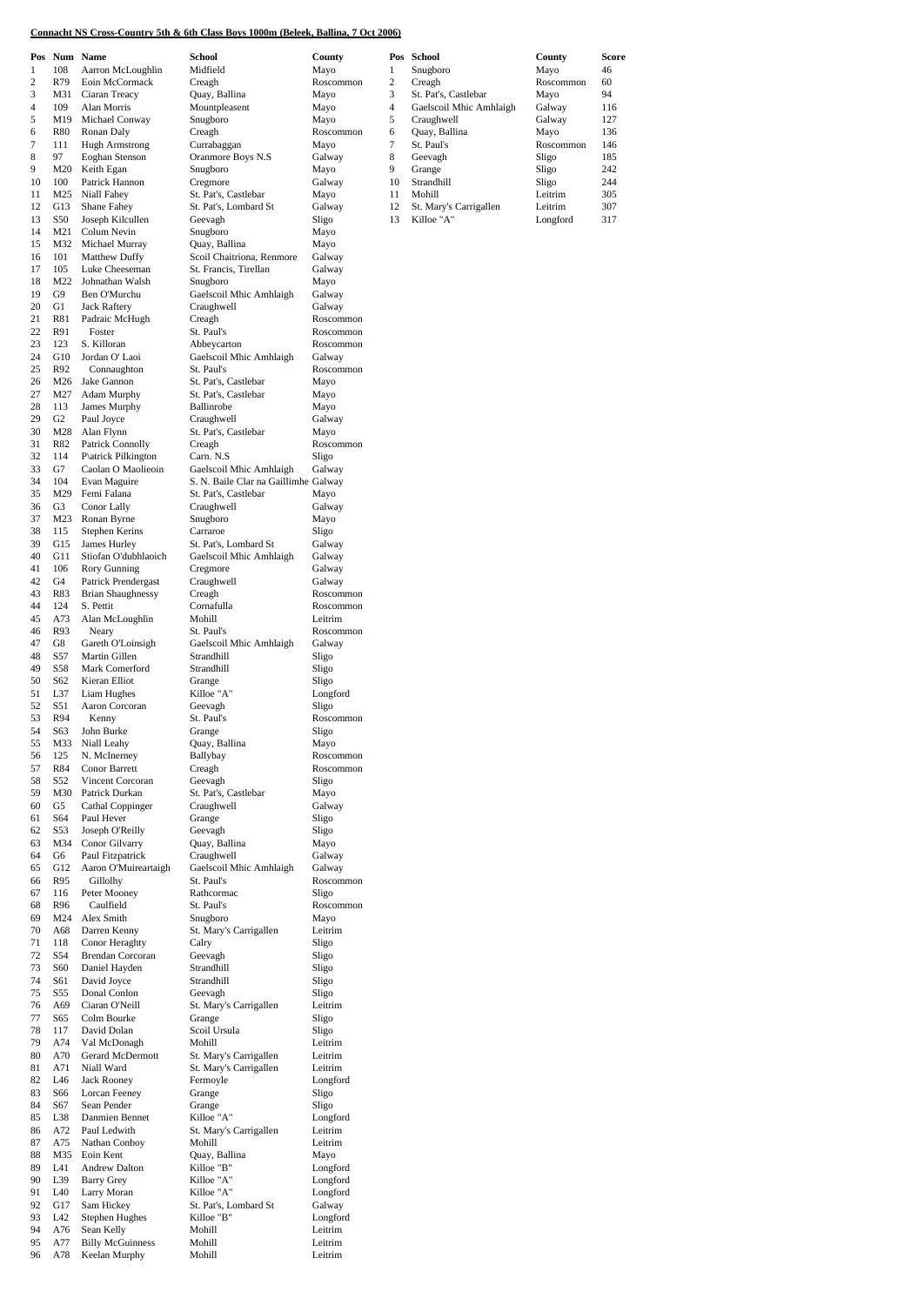## **Connacht NS Cross-Country Girls Walk (Beleek, Ballina, 7 Oct 2006)**

| Pos | <b>Num</b>       | <b>Name</b>        | School                    | County   | Pos | <b>School</b>            | <b>County</b> | <b>Score</b> |
|-----|------------------|--------------------|---------------------------|----------|-----|--------------------------|---------------|--------------|
| 1   | 441              | Aoife King         | Fahey                     | Mayo     |     | Scoil Phadraig, Westport | Mayo          | 18           |
| 2   | M <sub>159</sub> | Anna Meehan        | Scoil Phadraig, Westport  | Mayo     | 2   | Mohill                   | Leitrim       | 35           |
| 3   | M160             | Aisling Heneghan   | Scoil Phadraig, Westport  | Mayo     | 3   | Our Lady of Mercy, Sligo | Sligo         | 62           |
| 4   | M161             | Karla Rosenkranz   | Scoil Phadraig, Westport  | Mayo     |     |                          |               |              |
| 5   | 166              | Proineis Higgins   | Gaelscoil Uileog de Burca | Mayo     |     |                          |               |              |
| 6   | A117             | R Tyrell           | Mohill                    | Leitrim  |     |                          |               |              |
| 7   | S <sub>139</sub> | Finny Flynn        | Our Lady of Mercy, Sligo  | Sligo    |     |                          |               |              |
| 8   | A133             | Kate O'Neill       | Mohill                    | Leitrim  |     |                          |               |              |
| 9   | M162             | Laura Hastings     | Scoil Phadraig, Westport  | Mayo     |     |                          |               |              |
| 10  | A134             | Claire Duignan     | Mohill                    | Leitrim  |     |                          |               |              |
| 11  | A132             | Niamh McHugh       | Mohill                    | Leitrim  |     |                          |               |              |
| 12  | A137             | Siobhan McGovern   | St. Mary's Drumlea        | Leitrim  |     |                          |               |              |
| 13  | A116             | O McMahon          | Mohill                    | Leitrim  |     |                          |               |              |
| 14  | A135             | Geraldine Keegan   | Mohill                    | Leitrim  |     |                          |               |              |
| 15  | L167             | Dervalla Flood     | Fermoyle                  | Longford |     |                          |               |              |
| 16  | S <sub>140</sub> | Aoife Masterson    | Our Lady of Mercy, Sligo  | Sligo    |     |                          |               |              |
| 17  | M163             | Nuala Cawley       | Scoil Phadraig, Westport  | Mayo     |     |                          |               |              |
| 18  | M165             | <b>Emily Brady</b> | Scoil Phadraig, Westport  | Mayo     |     |                          |               |              |
| 19  | S <sub>143</sub> | Emma Harte         | Our Lady of Mercy, Sligo  | Sligo    |     |                          |               |              |
| 20  | S <sub>141</sub> | Lisa melly         | Our Lady of Mercy, Sligo  | Sligo    |     |                          |               |              |

| Pos           | <b>School</b>            | <b>County Score</b> |     |
|---------------|--------------------------|---------------------|-----|
|               | Scoil Phadraig, Westport | Mayo                | 18  |
| $\mathcal{D}$ | Mohill                   | Leitrim             | -35 |
| 3             | Our Lady of Mercy, Sligo | Sligo               | 62  |